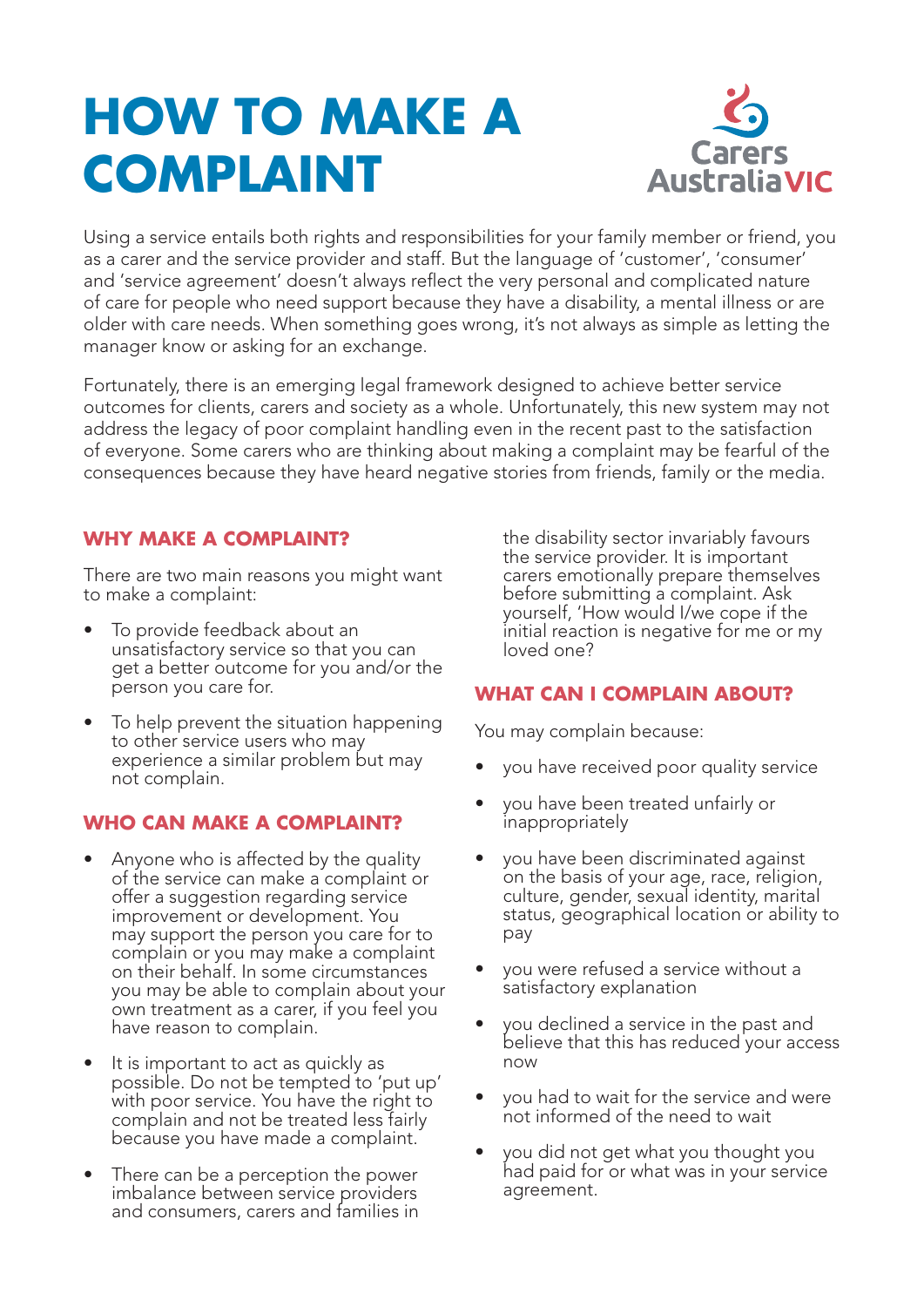#### **WHAT CAN I EXPECT FOLLOWING MY COMPLAINT?**

This is up to you. Think about the outcome you will be happy with:

- an apology
- service improvement e.g. state what you prefer would happen in the future
- another service
- a reduction in fees or refund
- compensation?

## **HOW DO I MAKE A COMPLAINT?**

An informal complaint is most appropriate if someone made a simple error or could do things better. For example, if a home care worker did something you were not happy with, you may ask politely that they do it differently or request that they do not do it again.

Make sure to write down your concerns e.g. when you spoke to the worker and what you spoke about.

You may want to bear in mind that a 'simple error' may also have systemic or general implications regarding the organisation's procedures. Think about referring the matter to a manager to ensure consistency amongst staff.

A formal complaint requires you to follow a set procedure, either within the service or with an independent complaints body. A formal complaint is usually in writing and given to a person in a position of authority. It may be necessary to have the permission of the person you care for to submit a formal complaint.

#### **HOW DO I FIND OUT ABOUT A COMPLAINTS PROCESS?**

Look at the paperwork you were given when you started using the service. This may be called a 'service charter', 'your rights and responsibilities' or 'complaints procedure'. The information may also be on their website under 'feedback'. Some rights related to complaints include the right to:

• complain about any aspect of a service

- be provided with information on how you can complain
- have your complaint dealt with fairly and promptly
- be informed of the outcome of your complaint, and
- not be treated less favourably because you have complained

## **WHO SHOULD I COMPLAIN TO?**

- 1. If you have concerns about a service or worker, speak to the worker directly expressing how you feel and what you would like to change or be done differently. Most times problems can be resolved at this level.
- 2. If the situation does not improve and you still have concerns speak to their supervisor or manager.
- 3. If the situation still does not improve contact the head office or the funding body of the service provider.
- 4. If you are not satisfied with the response, you can complain to the appropriate Ombudsman or Commissioner.
- 5. If you are still not satisfied you can make an appointment with or write to your local Member of Parliament.

#### **WHAT SHOULD I PUT IN A COMPLAINT?**

It's important to make sure you have all the facts and to follow the right process to try to resolve the problem. Keep your complaint as brief and to the point as possible and be specific about what you want the service provider to do about it. Avoid personal attacks and instead talk about what the person did or didn't do.

For example, instead of saying "the worker is lazy and avoids work at all costs", say "the worker has arrived late or left early on X number of occasions and when I asked them to do a task, they said they did not have time to do it on (dates)." You could then ask "that the worker phones me if they are going to be late and ensures that they complete the task before they leave."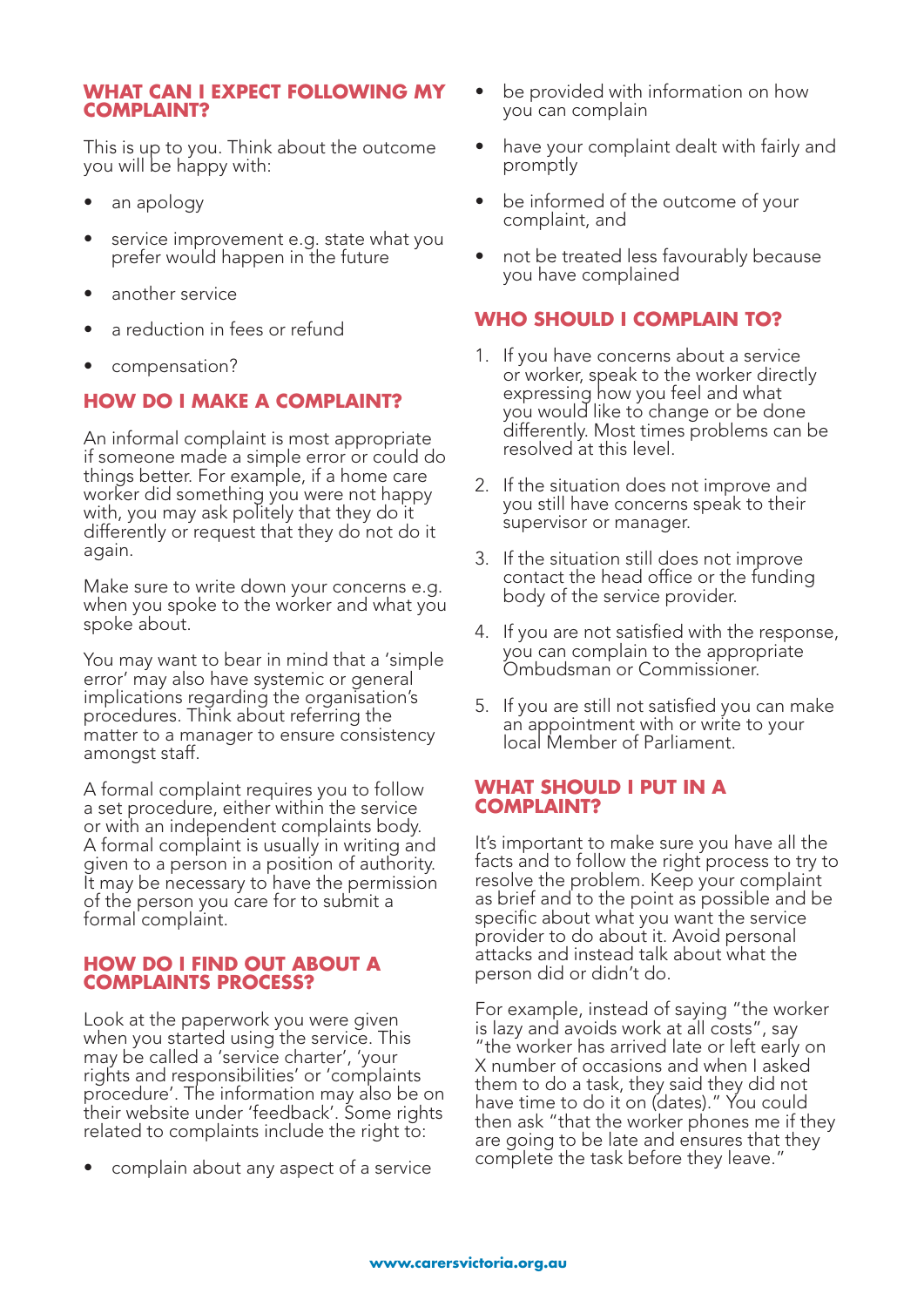Sometimes it can be good to also put details in writing using your notes.

#### **WHAT DO I DO AFTER I GET A RESPONSE TO MY COMPLAINT?**

Your complaint should be used by the service provider to assist with improving their service. Has the service responded appropriately to your complaint? Have they taken steps to resolve the problem? Did you get the outcome you wanted?

If the answer to these questions is yes, you may want to consider writing to the service provider thanking them for solving the problem. You may also want to think about sharing your experience. This can help others with how to go about resolving similar problems.

#### **WHAT IF I HAVE COMPLAINED AND NOW THINGS ARE WORSE THAN BEFORE?**

This is serious. You have the right to not be treated less favourably because you have complained and to complain without fear of retribution. You should contact the appropriate complaints agency for their advice.

#### **DOES CARERS VICTORIA HAVE A COMPLAINTS PROCESS?**

Yes, Carers Victoria has a Compliments, Complaints and Concerns Policy. We employ a Quality Coordinator who receives all complaints and suggestions. All service users or stakeholders have the right to make a complaint either in writing or verbally and all complaints will be dealt with:

- fairly
- confidentially
- seriously
- in a timely manner
- according to a transparent and accountable process, and
- with the aim of a satisfactory resolution.

Carers Victoria uses this feedback to improve our services and to inform our advocacy on behalf of carers.

To get started please visit the following webpage:

[carersvictoria.org.au/about-us/contact-us/](http://www.carersvictoria.org.au/about-us/contact-us/your-feedback/ ) [your-feedback](http://www.carersvictoria.org.au/about-us/contact-us/your-feedback/ )

### **OTHER USEFUL LINKS**

If you click on the headings below you will be taken to the organisation's homepage.

[Disability Services Commissioner](http://www.odsc.vic.gov.au/) 

[Health Services Commissioner](https://hcc.vic.gov.au/) 

[Mental Health Complaints Commissioner](http://www.mhcc.vic.gov.au/)

[Aged Care Complaints Scheme](https://www.agedcarecomplaints.gov.au/) 

[Victorian Equal Opportunity and Human](http://www.humanrightscommission.vic.gov.au/)  [Rights Commission](http://www.humanrightscommission.vic.gov.au/) 

[Victorian Ombudsman](https://www.ombudsman.vic.gov.au/)

[Social Security Rights Victoria Inc](http://www.ssrv.org.au/services/)

[Office of the Public Advocate](http://www.publicadvocate.vic.gov.au/)

Carers Victoria Level 1, 37 Albert Street, PO Box 2204, Footscray VIC 3011 Carer Advisory Line 1800 242 636 P 03 9396 9555 TTY 03 9396 9587 reception@carersvictoria.org.au

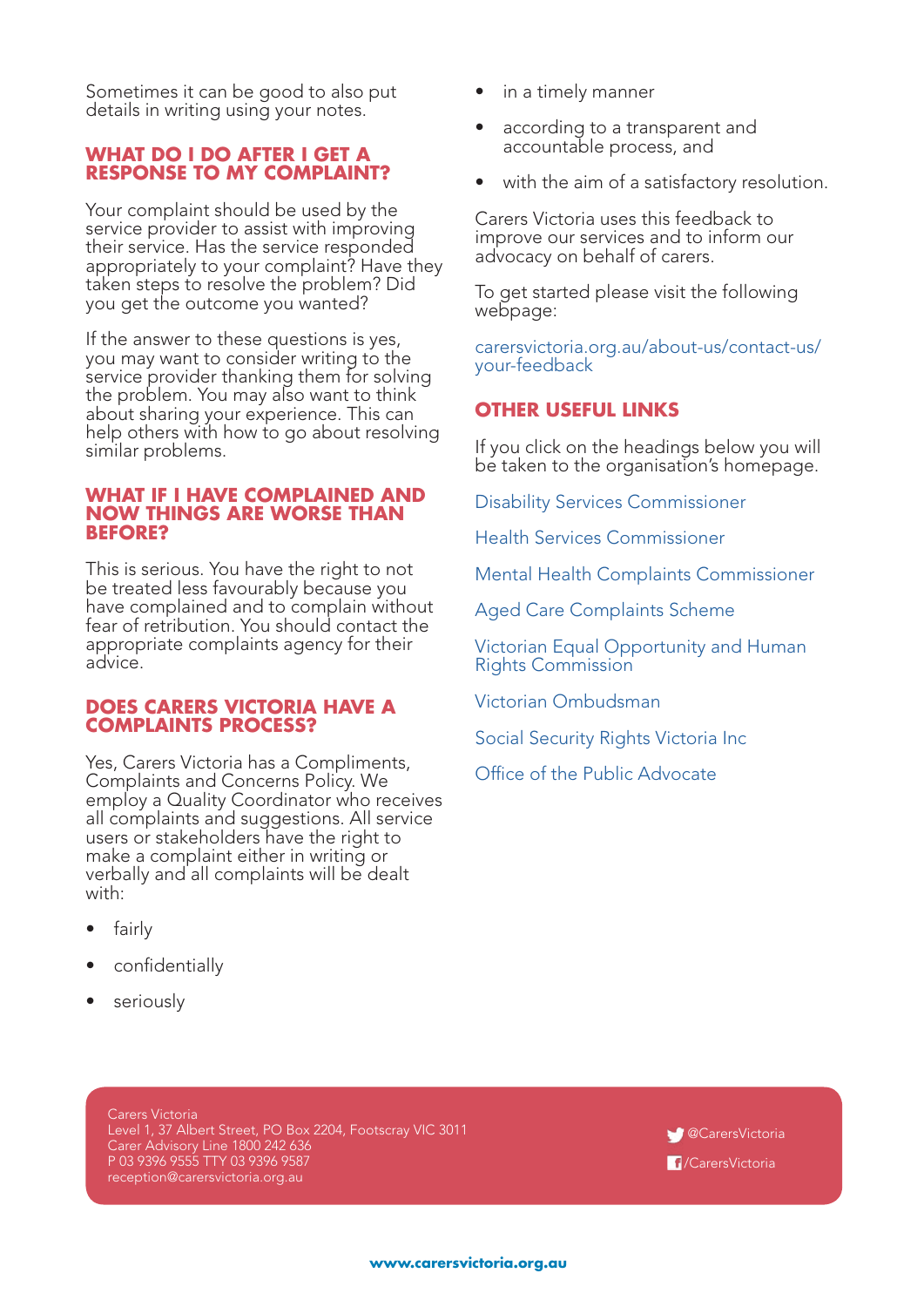## **CASE STUDY 1 – KENNETH AND PATRICIA MAKING A COMPLAINT**

*All names and potentially identifying details in these case studies have been changed to protect the privacy of those involved\**

Carers Victoria is committed to assisting carers improve outcomes by advocating on their own behalf or for the person for whom they care. Making a complaint is one way of providing feedback direct to the service provider, government department or other agency such as an independent statutory body like the Disability Services Commissioner.

Carers Victoria believes it is beneficial for carers to share their lived experience with others to increase community understanding and build capacity. However, it is important to remember the views expressed here are those of the carers who shared their stories.

Kenneth\* and Patricia\* recently admitted Bianca\*, their daughter for whom they care, into a Community Care Unit (CCU) where a residential psychiatrist had been assigned to her treatment. Initially the psychiatrist arranged to meet with the whole family to discuss Bianca's progress, however the psychiatrist failed to meet her commitment on three occasions.

The first time the psychiatrist missed the appointment, the CCU staff were apologetic and Kenneth and Patricia understood the psychiatrist was busy. However, on the second and third cancellation the staff member explained the psychiatrist had other patients; this explanation seemed to suggest to Kenneth and Patricia the psychiatrist was apathetic.

On the day of the third cancellation, the appointment had been scheduled for 4pm. Patricia had taken time off work and the couple made sure they arrived 15 minutes early. The psychiatrist called the CCU staff at exactly 4pm to say she had to cancel. Patricia requested to call the psychiatrist directly; however the staff member said this was against their policy and agreed to call on Patricia's behalf.

After speaking with the psychiatrist, the clinician informed them she could be at the CCU in an hour. Patricia expressed her frustration as the psychiatrist had not kept any of the scheduled appointments and her behaviour was unprofessional. Kenneth and Patricia went home. Hours later Patricia received a call from the psychiatrist who said she and Kenneth were impatient. Patricia explained to the psychiatrist this was not the first appointment she had cancelled. The psychiatrist's response was she had 200 patients.

It had now been three months since Bianca's admission to the CCU.

After this interaction, Patricia wrote a letter of complaint to the program manager detailing all of the cancelled appointments. This was followed by a face-to-face meeting with the program manager and the psychiatrist. The meeting went for over an hour. The program manager, also a carer, claimed to understand Patricia and Kenneth's situation and said he would follow-up with them.

When the program manager next met with Kenneth and Patricia, he explained they had to understand the psychiatrist works part-time while running a private clinic. Patricia responded by saying it was not her fault the CCU chooses to employ professionals part-time and treat public patients with contempt. Patricia said the psychiatrist didn't have the common decency to give enough notice when cancelling the appointments.

The psychiatrist ended up leaving the CCU. At this point, Patricia escalated the complaint to a senior staff member; however it was not resolved.

Through this experience, Kenneth and Patricia believed the program manager did not handle the complaint respectfully or professionally. They slowly formed the opinion the CCU culture and staff failed in their commitment to patient care and focussed on moving patients out of beds as quickly as possible rather than when they were actually ready.

#### **TIPS FOR CARERS MAKING A COMPLAINT**

When making a complaint, Kenneth and Patricia advise other carers, 'you have to remember you are important'.

As making a complaint is not easy; Kenneth and Patricia recommend putting everything in writing. Documenting interactions from the beginning of the relationship with professionals helps with any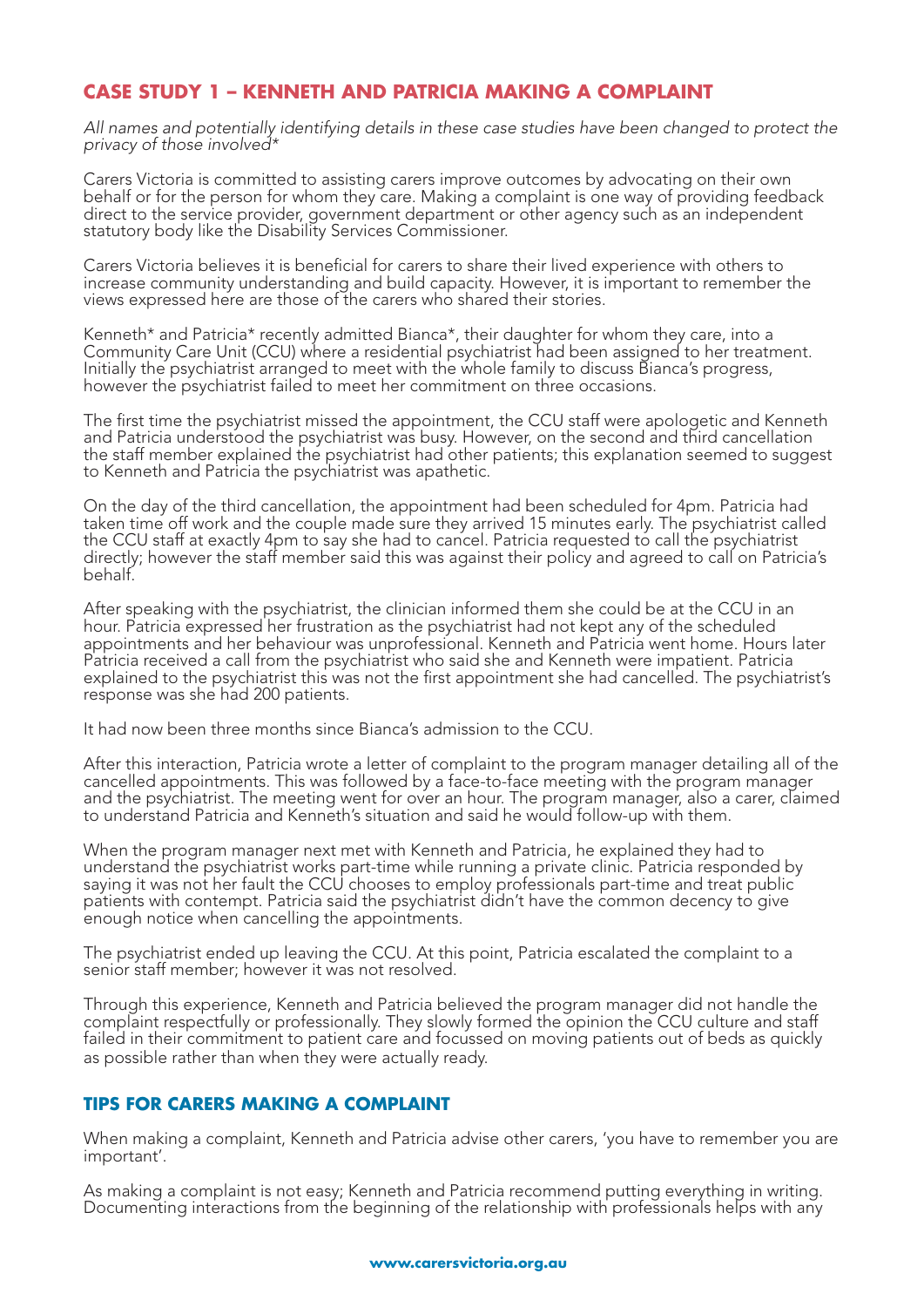necessary follow-up. It shows the issues you have raised are important, especially if health facilities are difficult or unhelpful.

Kenneth and Patricia keep a diary of their daughter's diagnosis, giving them confidence that all the history is at their finger-tips. 'This leaves a professional impression on people you are having meetings with, as you have documented details and show you know what you're talking about,' Kenneth and Patricia said.

Their approach is to resolve the issue with service providers individually and then as a couple. If they are unable to achieve a positive result, they work together and request to speak to the most senior person.

Patricia says to be most effective it's important to set preferences before and make them very clear to the person with whom you are meeting. Where possible they recommend resolving issues in face-to-face meetings, prior to making a formal complaint.

During meetings concentrate on taking notes and let others speak without interrupting them. Then respond with the carer's point of view and use the word 'carer' to remove any emotive language from the conversation. Consider asking another person to attend with you, and ask them to take notes and step in if you feel overwhelmed by your feelings.

Being straight-forward and honest in meetings has given Patricia and Kenneth a positive response. Their time as carers is precious so it's important to ask for timeframes and actual commitments. Kenneth says when meeting face-to-face you need to look the part, come dressed professionally to be taken seriously. Kenneth and Patricia recommend considering these suggestions for writing a complaint:

Treat it as a job application: Keep the tone professional and state the facts in point form, use sentences where appropriate, use non-emotive language

- Keep it as simple as possible
- Avoid 'Dear Sir/Madam': Always aim to address the letter to a specific staff member, preferably one which handles complaints.
- Use a warm introduction: 'I would like to introduce myself, I am the carer (not parent) of Bianca. It is with regret I write to you, as there are some issues…'
- Include timelines and who was involved
- Request for action when you conclude the complaint: 'We would like to solve these issues, we understand your time is precious and welcome a quick response'
- Ask an independent person to proof-read the complaint document.

#### **CASE STUDY 2 – MICHELLE AND SON, LUKE MAKING A COMPLAINT**

*All names and potentially identifying details in these case studies have been changed to protect the privacy of those involved\**

Carers Victoria is committed to assisting carers improve outcomes by advocating on their own behalf or for the person for whom they care. Making a complaint is one way of providing feedback direct to the service provider, government department or other agency such as an independent statutory body like the Disability Services Commissioner.

Carers Victoria believes it is beneficial for carers to share their lived experience with others to increase community understanding and build capacity. However, it is important to remember the views expressed here are those of the carers who shared their stories.

As a carer for her son, Luke\*, Michelle\* was expecting to feel welcomed by the staff at the residential care facility, and reassured about the quality of care and processes in the event her son may relapse and need care in an acute hospital setting . However, from the beginning she was surprised to find staff did not understand carers' needs and this motivated Michelle to make major changes that took two years to implement.

Keen to understand the procedure if her son experienced a relapse needing hospitalisation, staff told Michelle this information was confidential. Michelle explained she only wanted to know at what point steps would be taken to make a decision about placing her son in hospital. Michelle

#### **www.carersvictoria.org.au**